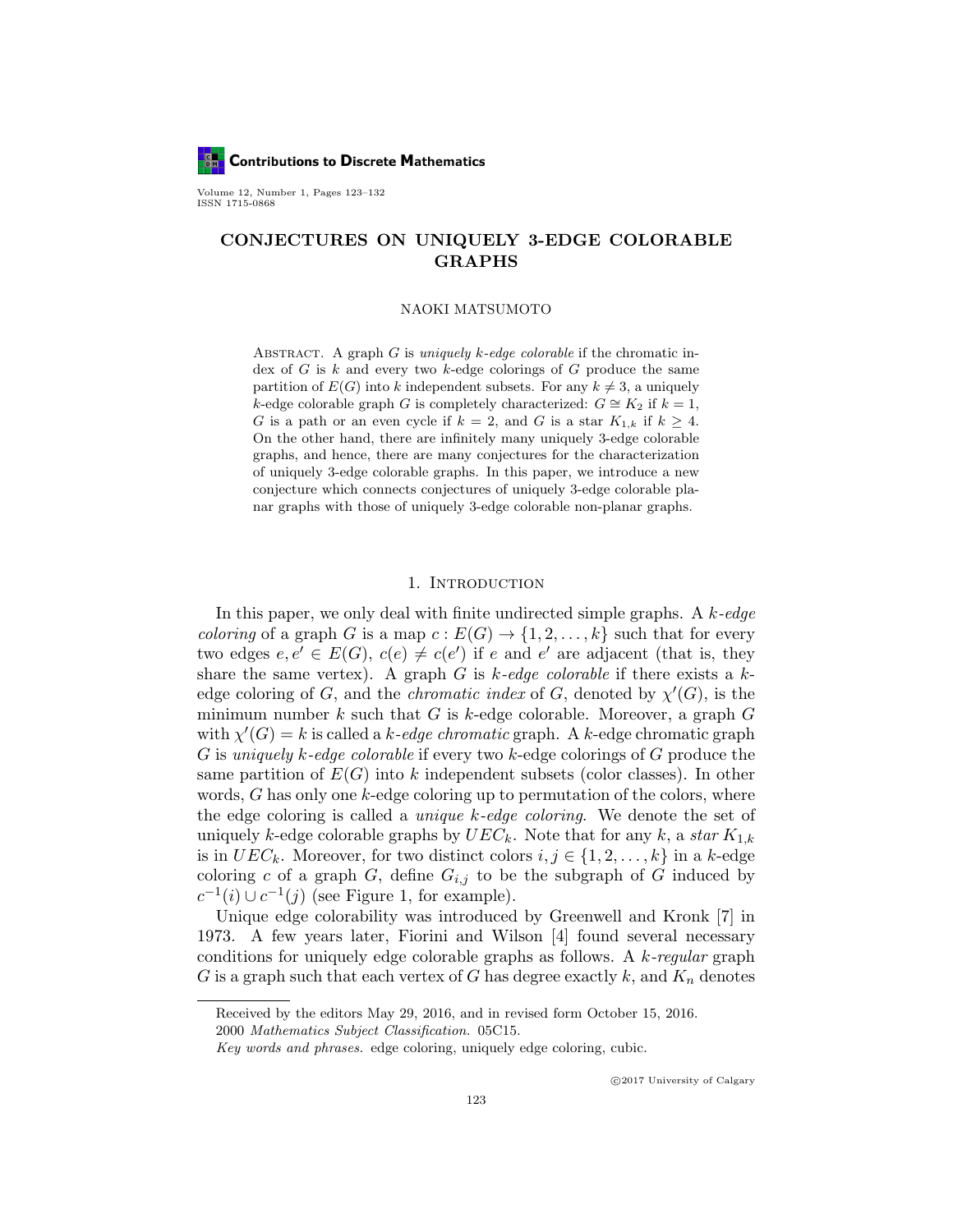

FIGURE 1. Example of a 3-edge coloring of  $G(= K_4)$  and  $G_{i,j}$ 's

a complete graph with  $n$  vertices. In particular, a 3-regular graph is *cubic* and  $K_3$  is called a *triangle*.

**Proposition 1.1** (Fiorini and Wilson [4]). Let G be a uniquely k-edge colorable graph with n vertices and  $m$  edges, and suppose that  $G$  is k-edge colored. Then the following holds:

- 1. Each edge of G is adjacent to edges colored by every other color.
- 2. The subgraph  $G_{i,j}$  of G is either a path or a cycle for each  $i, j \in$  ${1, 2, \ldots, k}.$
- 3.  $nk/2 \binom{k}{2}$  $\binom{k}{2} \leq m \leq n k/2$  and both these bounds are sharp.

Greenwell and Kronk [7], and Fiorini [3] independently showed that for every uniquely k-edge colorable graph  $G \neq K_3$ ,  $\chi'(G) = \Delta(G) = k$ , where  $\Delta(G)$  denotes the maximum degree in G. (Such a class of graphs G with  $\chi'(G) = \Delta(G)$  is called a *class one.*) Observe that any uniquely 1-edge colorable graph is an edge, and any uniquely 2-edge colorable graph is a path or a cycle of even length. Moreover, for any positive integer  $k \geq 4$ , uniquely k-edge colorable graphs are completely characterized as follows.

**Theorem 1.2** (Thomason [11]). For any positive integer  $k \geq 4$ , every uniquely k-edge colorable graph is isomorphic to a star  $K_{1,k}$ .

Thus, in what follows, we only consider uniquely 3-edge colorable graphs.

1 vertex colorable graphs. A graph G is planar (resp., plane) if G can be Uniquely 3-edge colorable graphs have been studied in many papers (for a survey of known results and related topics, see the thesis [5]). In particular, it is shown that the local structure of a minimum counterexample to the cycle double cover conjecture (cf. [9]) is closely related to uniquely 3-edge colorable graphs [12]. The structure requirements of uniquely 3-edge colorable graphs are in some way similar to those on snarks, where a snark is a cubic graph with no 3-edge coloring. Moreover, any uniquely 3-edge colorable graph has exactly three *Hamiltonian cycles* which are cycles through all vertices in the graph. So uniquely 3-edge colorable graphs are also dealt with in several papers about Hamiltonian cycles (for example, see [2, 11, 12]). On the other hand, uniquely 3-edge colorable graphs are related to uniquely drawn (resp., is already drawn) on the plane so that no two edges of G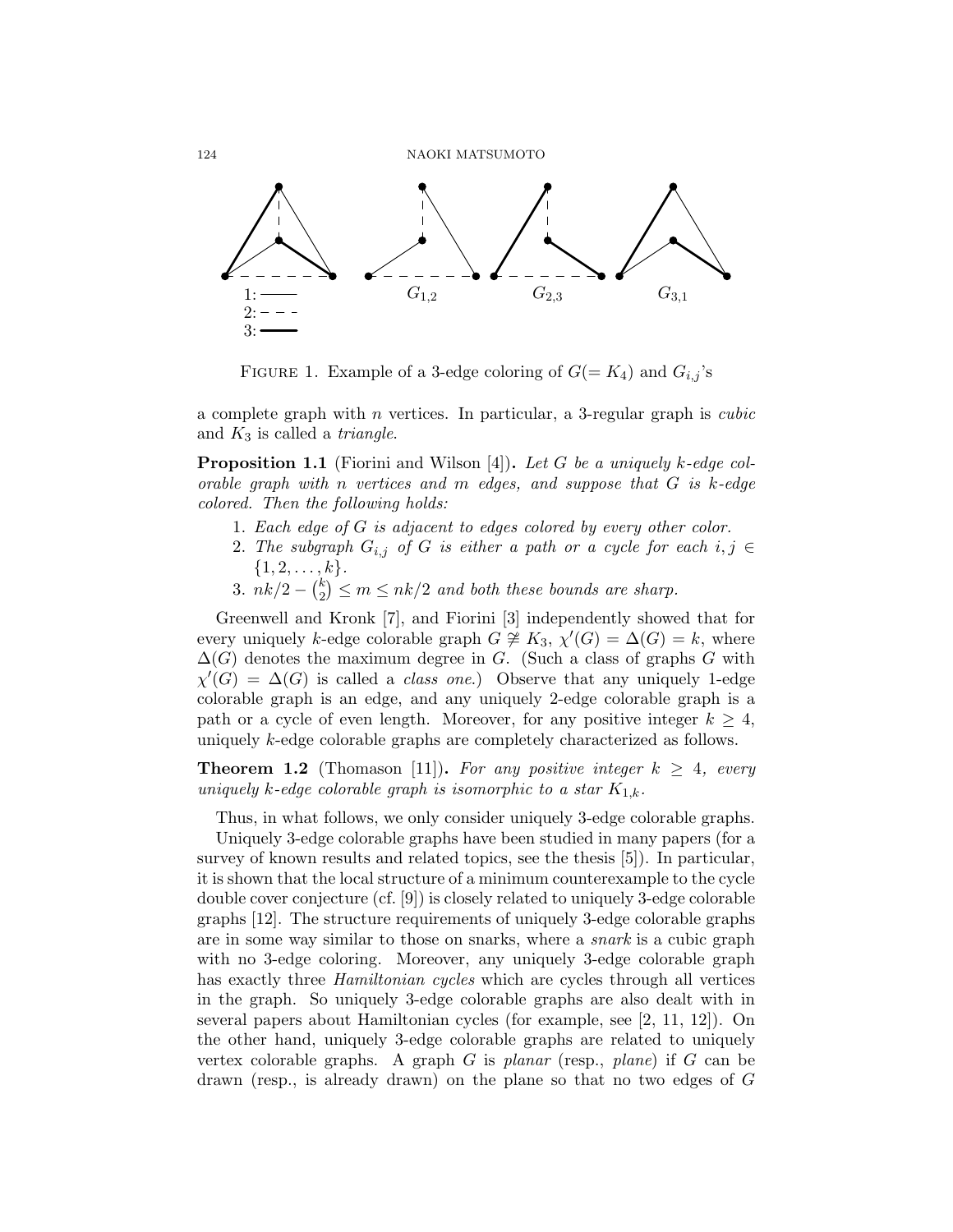cross. Tait  $[10]$  proved that if a graph G embedded in the plane is 3-edge colorable, then the dual  $G^*$  of G is 4-vertex colorable, i.e.,  $G^*$  has a 4-vertex coloring  $c: V(G) \to \{1, 2, 3, 4\}$  with  $c(u) \neq c(v)$  for any edge  $uv \in E(G)$ . (The dual G<sup>\*</sup> of a plane graph G is  $V(G^*) = F(G)$ , which is a face set of G, and  $e = uv \in E(G^*)$  if two faces corresponding to  $u, v$  share an edge in G.) So, the dual  $G^*$  of every uniquely 3-edge colorable planar graph  $G$ is uniquely 4-vertex colorable, i.e.,  $G^*$  has only one 4-vertex coloring up to permutation of the colors. As above, since there are many applications of uniquely 3-edge colorable graphs, we are interested in the structure of them. In fact, there are many conjectures on the characterization of uniquely 3-edge colorable graphs, and in this paper, we consider the relationship between those conjectures using local transformations.

Let G be a graph with a vertex v of degree 3, and let  $N(v) = \{a, b, c\},\$ where  $N(u)$  denotes the set of the neighbors of a vertex u. The transformation  $Y - \Delta$  on v removes v, adds a triangle  $xyz$  and joins  $x, y, z$  to  $a, b, c$ , respectively (see Figure 2). Moreover, the inverse operation is called a  $\Delta$ -Y, and if those operations break the simplicity of graphs, then we do not apply them.



FIGURE 2. Transformations  $Y$ - $\Delta$  and  $\Delta$ -Y

It is not difficult to see that Y- $\Delta$  and  $\Delta$ -Y preserve the uniquely 3-edge colorability of graphs [6]. Hence, by applying  $Y$ - $\Delta$  to a vertex of degree 3 in a graph  $G \in UEC_3$  repeatedly, we can obtain infinitely many uniquely 3-edge colorable graphs. Conversely, if a uniquely 3-edge colorable graph G has a triangle T and  $\Delta$ -Y can be applied to T, then we can obtain another uniquely 3-edge colorable graph with fewer vertices than G.

First, Greenwell and Kronk [7] proposed a conjecture that if G is a uniquely 3-edge colorable cubic graph, then  $G$  is a planar graph with a triangle. However, Fiorini and Wilson [4] have observed that the non-planar graph  $P(9, 2)$  shown in Figure 3 is uniquely 3-edge colorable and has no triangle, that is, the above conjecture is not true. (The graph  $P(9, 2)$  is well known as one of generalized Petersen graphs.) Thus, Fiorini and Wilson [4] conjectured the following.

Conjecture 1.3 (Fiorini and Wilson [4]). Every uniquely 3-edge colorable cubic non-planar graph can be obtained from  $P(9, 2)$  by a sequence of Y- $\Delta$ .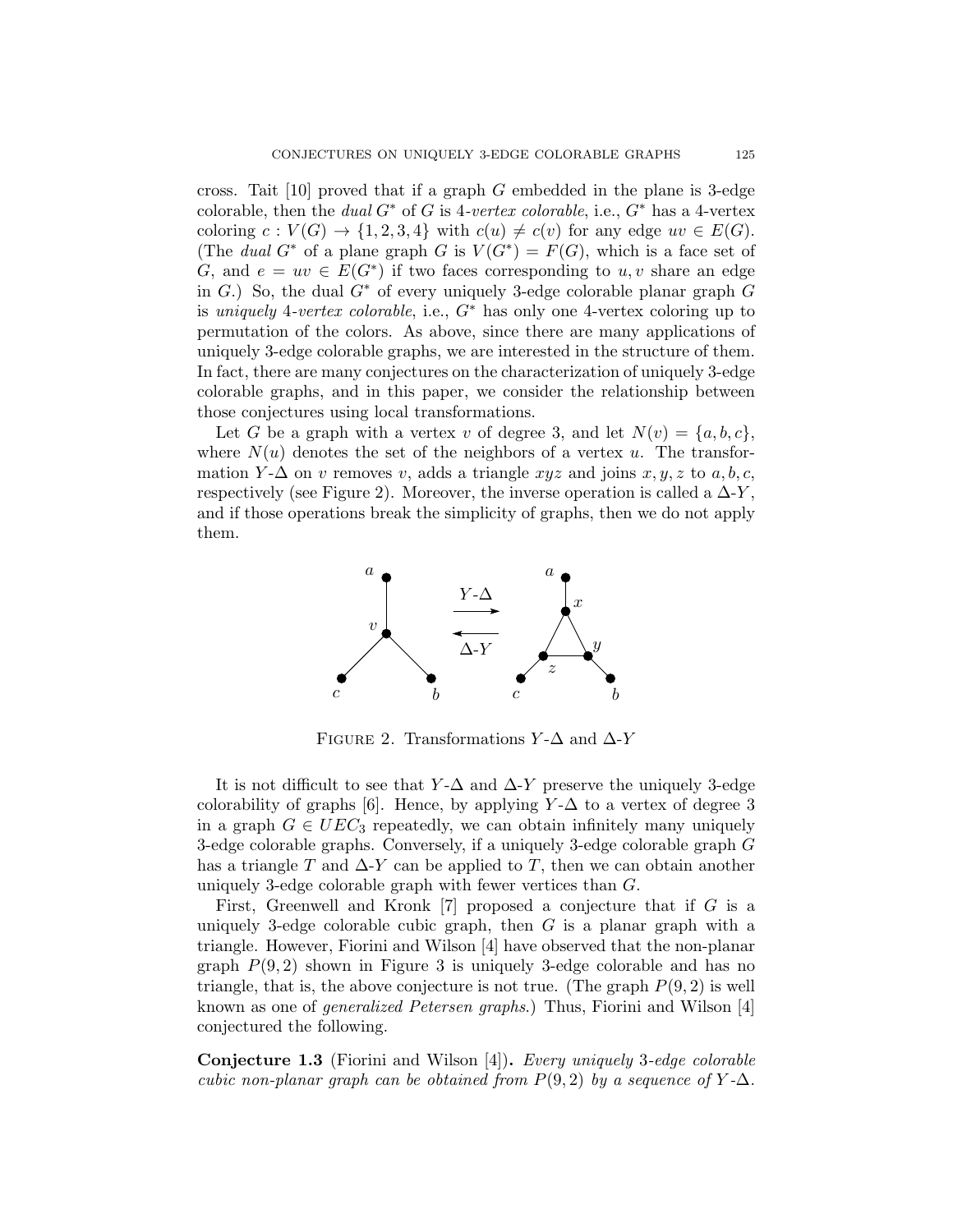

FIGURE 3. The graph  $P(9, 2)$ 

However, this conjecture is also not true since we can construct non-planar uniquely 3-edge colorable graphs with no triangle as follows:

Prepare two  $P(9, 2)$ 's, denoted by  $G_1$  and  $G_2$ . Let  $v_1$  and  $v_2$  be vertices of degree 3 in  $G_1$  and  $G_2$ , and let  $N(v_1) = \{a_1, a_2, a_3\}$  and  $N(v_2) = \{b_1, b_2, b_3\}.$ Moreover,  $G_1 - v_1$  and  $G_2 - v_2$  denote the graphs obtained from  $G_1$  and  $G_2$  by removing  $v_1$  and  $v_2$ , respectively. Then we obtain the graph H from  $G_1 - v_1$  and  $G_2 - v_2$  by joining  $a_i$  and  $b_i$  for each  $i \in \{1, 2, 3\}$ . By a famous theorem called the *Parity Lemma* (cf. [8]), it is not difficult to check that  $H$ is a uniquely 3-edge colorable non-planar cubic graph and it has no triangle.

Therefore, by the above construction, we have the following which implies that Conjecture 1.3 is false in general.

**Proposition 1.4** (Belcastro and Haas [1]). There are infinitely many uniquely 3-edge colorable cubic non-planar graphs with no triangle.

Now, we shall introduce another conjecture for uniquely 3-edge colorable cubic graphs. For two graphs  $G$  and  $H$ ,  $H$  is a minor of  $G$  if  $H$  can be obtained from G by a sequence of contracting edges, removing edges and deleting isolated vertices. In this case, if  $H$  is the Petersen graph, then  $H$  is called a Petersen minor of G. For the relation between Petersen minors and uniquely 3-edge colorable graphs, Zhang [12], and Goldwasser and Zhang [6] conjectured the following. Note that if G has a Petersen minor, then clearly, G contains a snark as a minor.

1 cubic graph can be obtained from a uniquely 3-edge colorable cubic graph Conjecture 1.5 (Zhang [12]). Every uniquely 3-edge colorable non-planar with a Petersen minor and no triangle by a sequence of  $Y$ - $\Delta$ .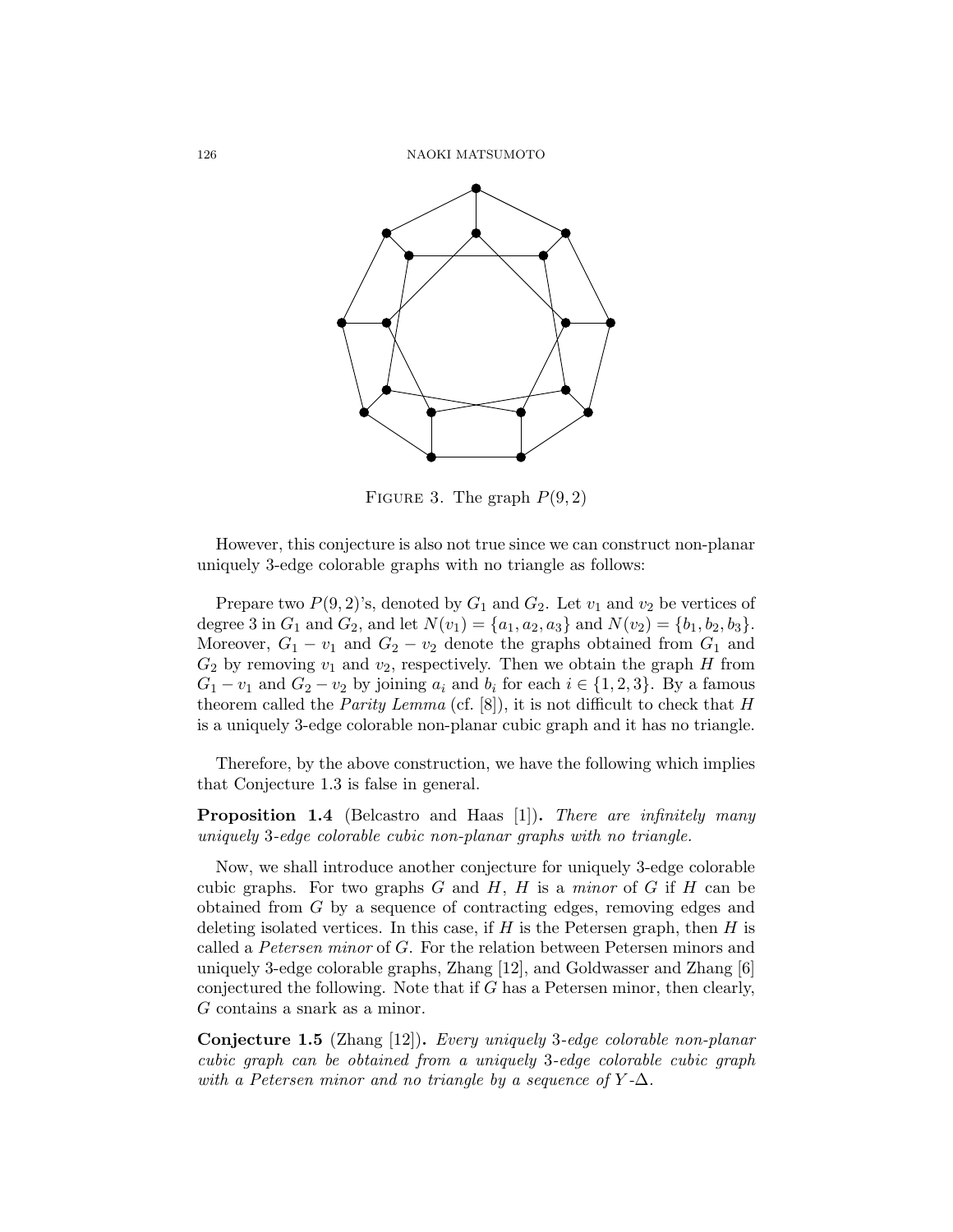Conjecture 1.6 (Goldwasser and Zhang [6]). Every uniquely 3-edge colorable cubic graph contains either a snark as a minor or a triangle.

On the other hand, for uniquely 3-edge colorable planar graphs, there is the following conjecture.

Conjecture 1.7 (Fiorini [3], Fiorini and Wilson [4]). Every uniquely 3-edge colorable planar graph G with  $G \not\cong K_{1,3}$  contains a triangle.

In [6], Goldwasser and Zhang observed the following relation between the above three conjectures, and they also gave a partial result for Conjectures 1.5 and 1.6.

Conjecture  $1.5 \Rightarrow$  Conjecture  $1.6 \Rightarrow$  Conjecture 1.7.

In 1998, Fowler [5] gave a positive solution to the following conjecture for uniquely 3-edge colorable planar cubic graphs. However, a computer is used in his proof and the corresponding paper has not yet been submitted. So, the following conjecture is still open. (Note that his proof is detailed and closely parallels the proof of the Four Color Theorem, so in fact, the following is considered true rather than open.)

Conjecture 1.8 (Fiorini and Wilson [4]). Every uniquely 3-edge colorable planar cubic graph G can be obtained from  $K_4$  by a sequence of Y- $\Delta$ .

Observe that Conjecture 1.8 is not completely contained in Conjecture 1.7 since if Conjecture 1.8 is true, then every uniquely 3-edge colorable planar cubic graph contains at least two triangles, but Conjecture 1.7 does not guarantee it. On the other hand, a uniquely 3-edge colorable planar cubic graph with at most one triangle has not yet been found. Then we naturally conjecture the following which is equivalent Conjecture 1.8.

Conjecture 1.9. Every uniquely 3-edge colorable planar cubic graph G has at least two triangles.

In this paper, we consider the sub-cubic case, where a graph  $G$  is  $sub-cubic$ if  $deg(v) \leq 3$  for every vertex v in G and G has at least one vertex of degree at most 2. The transformation  $V_2$ - $\Delta$  (the inverse operation is called a  $\Delta$ - $V_2$ ) on v with  $deg(v) = 2$  and  $N(v) = \{u, w\}$  removes v, adds a triangle xyz and joins  $y, z$  to  $u, w$ , respectively (see Figure 4). Removing a vertex of degree 1 as shown in Figure 5 is called a  $V_1$ -removing (the inverse operation is called a  $V_1$ -addition). Similarly to  $Y$ - $\Delta$  (or  $\Delta$ -Y), each of the above transformations preserves the uniquely 3-edge colorability of graphs.

A graph  $G \in UEC_3$  is said to be *minimal* if we cannot apply any  $\Delta$ -Y,  $\Delta V_2$  and  $V_1$ -removing to G. Moreover, for each  $i \in \{0, 1, 2, 3\}$ , let  $H_i$  be the graph shown in Figure 6, and let  $\mathcal{H} = \{H_0, H_1, H_2, H_3\}$ . Then we propose the following new conjecture.

Conjecture 1.10. Every uniquely 3-edge colorable planar graph G can be obtained from one of H by a sequence of Y- $\Delta$ , V<sub>2</sub>- $\Delta$  and V<sub>1</sub>-additions.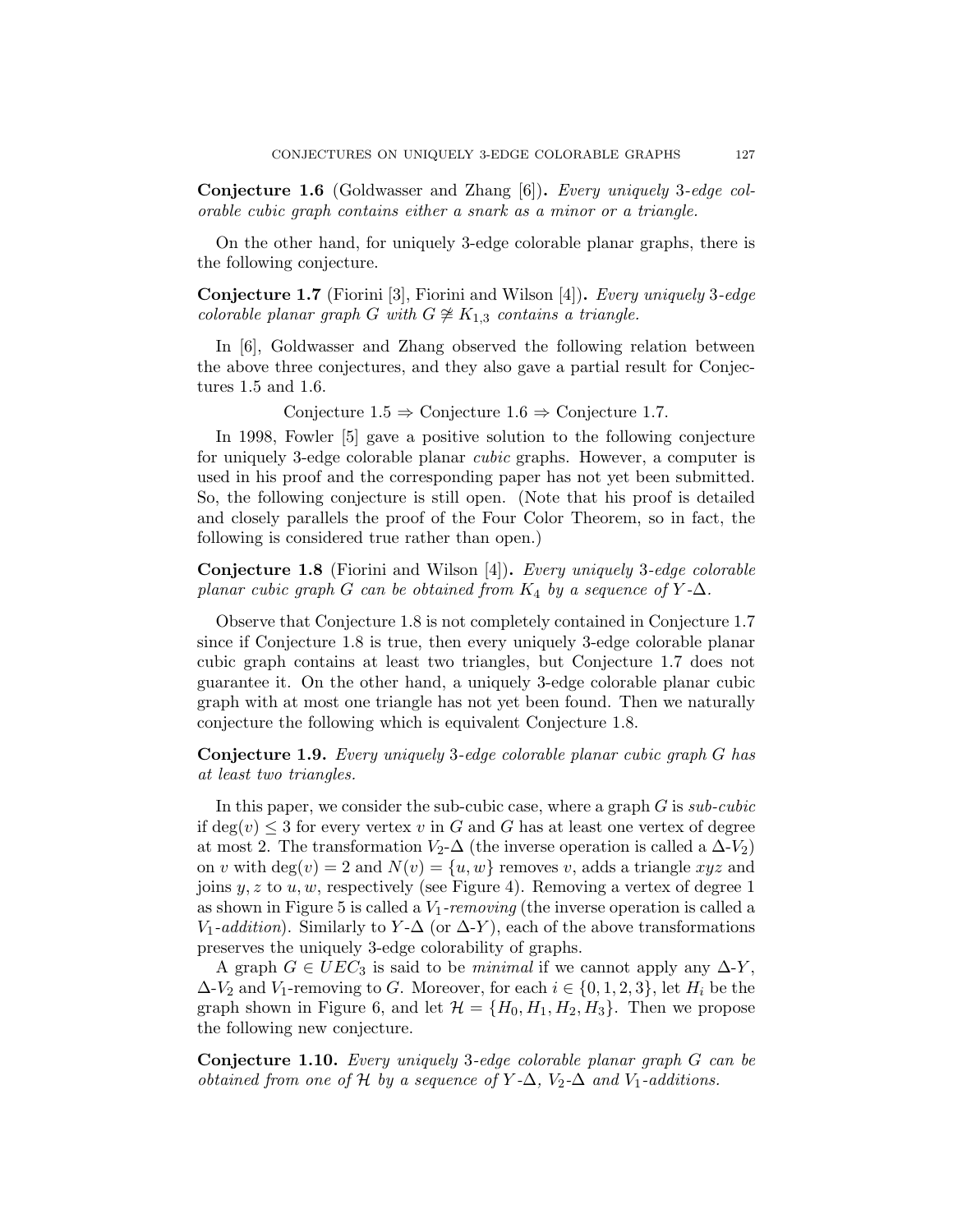

FIGURE 4. Transformations  $V_2$ - $\Delta$  and  $\Delta$ - $V_2$ 



FIGURE 5. Transformations  $V_1$ -removing and  $V_1$ -addition



FIGURE 6. The graphs  $H_0, H_1, H_2$ , and  $H_3$ 

Note that Conjecture 1.10 implies Conjecture 1.7, and it is equivalent to Conjecture 1.8 when  $G$  is cubic. Unfortunately, we have not yet directly proved Conjecture 1.10. However, we can prove the conjecture by assuming the truth of Conjectures 1.5 and 1.9 as follows.

Theorem 1.11. The combination of Conjectures 1.5 and 1.9 implies Conjecture 1.10.

By the above theorem, we have a relationship of the above conjectures as follows:

Conjectures 1.5 and  $1.9 \Rightarrow$  Conjecture  $1.10 \Rightarrow$  Conjectures 1.7 and 1.8. Therefore, to solve Conjecture 1.6 and all conjectures for uniquely 3-edge colorable planar graphs, it is sufficient to prove Conjectures 1.5 and 1.9.

## 2. Minimal uniquely 3-edge colorable graphs

1 In this section, we characterize minimal uniquely 3-edge colorable graphs with a triangle. For two integers  $d_1, d_2 \geq 0$ , let  $N(d_1, d_2)$  be a set of uniquely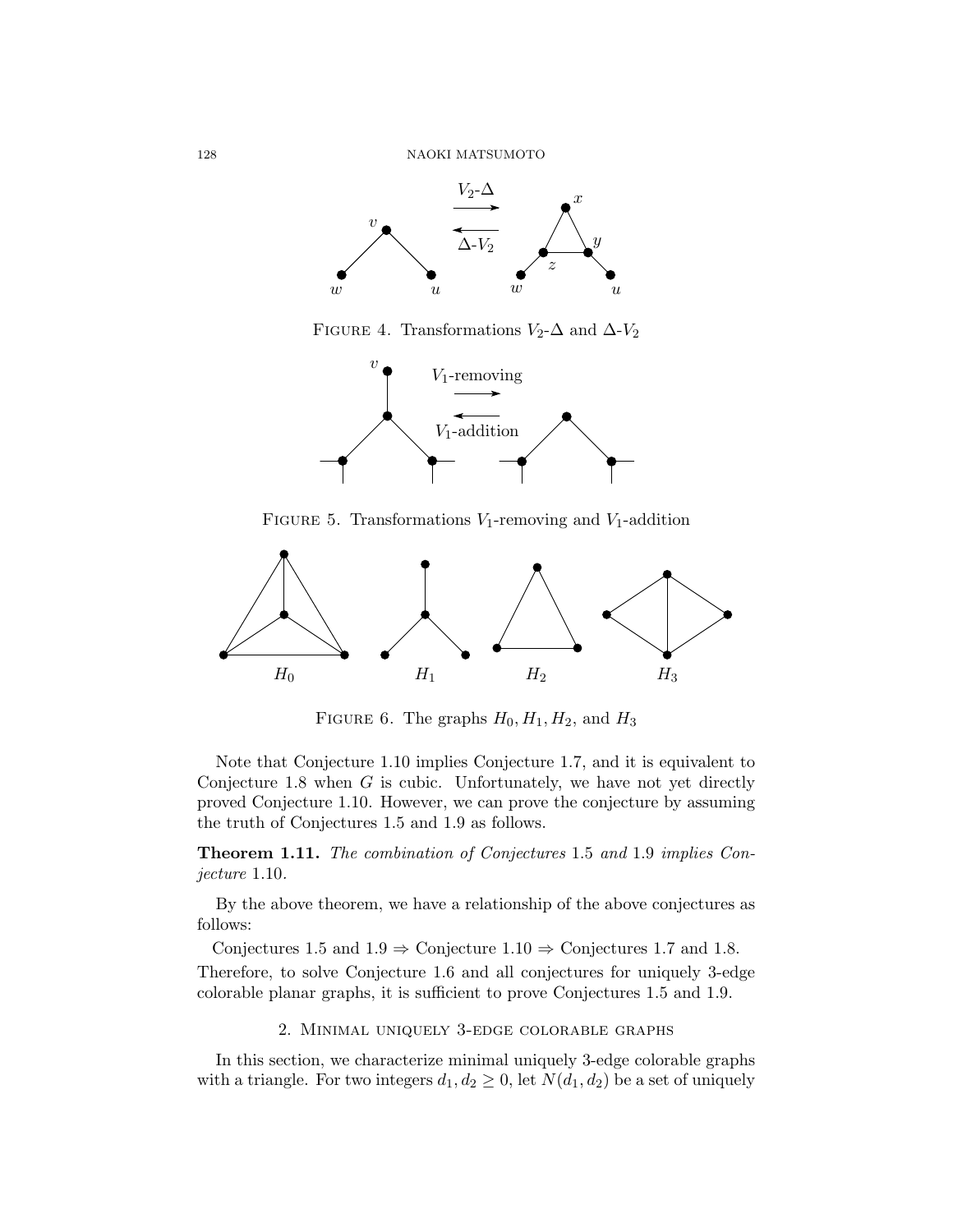3-edge colorable graphs with  $d_1$  vertices of degree 1 and  $d_2$  vertices of degree 2. Note that  $H_0 \in N(0,0), H_1 \in N(3,0), H_2 \in N(0,3)$  and  $H_3 \in N(0,2)$ . It is not difficult to see that the number of kinds of  $(d_1, d_2)$  is exactly 16 by Proposition 1.1. However, we can see that almost of them cannot exist as follows.

**Proposition 2.1.**  $N(d_1, d_2) = \emptyset$  if  $(d_1, d_2) = (1, 0), (0, 1), (2, 2), (1, 3), (1, 4),$  $(0, 4), (0, 5), \text{ or } (0, 6).$ 

*Proof.* Let  $G \in UEC_3$  be a planar graph in  $N(d_1, d_2)$ , and let  $c : E(G) \rightarrow$  ${1, 2, 3}$  be a unique 3-edge coloring of G. First observe that for every vertex v of degree 3 in G, the degree of v in  $G_{i,j}$  is exactly 2 for each  $i, j \in \{1, 2, 3\}$ by Proposition 1.1.

For any vertex v of degree 2 in  $G$ , there exist two distinct pairs of  $i, j$ such that v has a degree 1 in  $G_{i,j}$ . Since there are three kinds of  $G_{i,j}$ , if G has at least four vertices of degree 2, then G has a subgraph  $G_{i,j}$  which is neither a path nor a cycle, which contradicts Proposition 1.1. Therefore, we have  $N(1, 4) = N(0, 4) = N(0, 5) = N(0, 6) = \emptyset$ . Similarly, we have  $N(1,0) = N(0,1) = \emptyset$  since if G has only one vertex of degree 1 (or 2), then there exists a subgraph  $G_{i,j}$  which is neither a path nor a cycle.

Now we suppose  $(d_1, d_2) = (1, 3)$ . By the above argument, if at least two of three vertices of degree 2 in G receive the same pair of colors, then there exists a subgraph  $G_{i,j}$  which is neither a path nor a cycle. Thus, we may suppose that the three vertices receive exactly three pairs of colors  $\{1, 2\}, \{2, 3\}$  and  $\{3, 1\}.$  In this case, since a unique vertex of degree 1 in G must appear in some  $G_{i,j}$ , the subgraph  $G_{i,j}$  is neither a path nor a cycle, a contradiction.

Finally, we let  $(d_1, d_2) = (2, 2)$ . By the similar argument to the above, two vertices of degree 2 receive two different colorings, say  $\{1, 2\}$  and  $\{2, 3\}$ , by symmetry. Let  $e$  and  $e'$  be edges incident to two vertices  $v$  and  $v'$  of degree 1, respectively. Now, if e receives a color 1 or 3, then  $G_{1,3}$  has at least three vertices of degree 1, a contradiction. Hence, both  $e$  and  $e'$  receive the color 2. However,  $G_{1,2}$  is clearly neither a path nor a cycle in this case, a contradiction. Therefore, the proposition holds.

Let  $G \not\cong K_{1,3}$  be a uniquely 3-edge colorable graph in  $N(d_1, d_2)$ . By applying  $V_1$ -removings to G, we can easily convert the above pair  $(d_1, d_2)$ into another as follows (note that a vertex of degree 1 and one of degree 2 are not adjacent in G, otherwise this contradicts  $G \in UEC_3$ :

 $(3,0) \rightarrow (0,3), (2,0) \rightarrow (0,2), (2,1) \rightarrow (0,3), (1,1) \rightarrow (0,2),$  or  $(1,2) \rightarrow (0,3)$ .

Therefore, since it suffices to consider only three sets,  $N(0, 0)$ ,  $N(0, 2)$ , and  $N(0, 3)$ , we shall prove the following.

Proposition 2.2. Let G be a minimal uniquely 3-colorable planar graph with a triangle. Then,  $G \cong H_0 \in N(0,0)$ ,  $G \cong H_2 \in N(0,3)$ , or  $G \cong H_3 \in$  $N(0, 2)$ .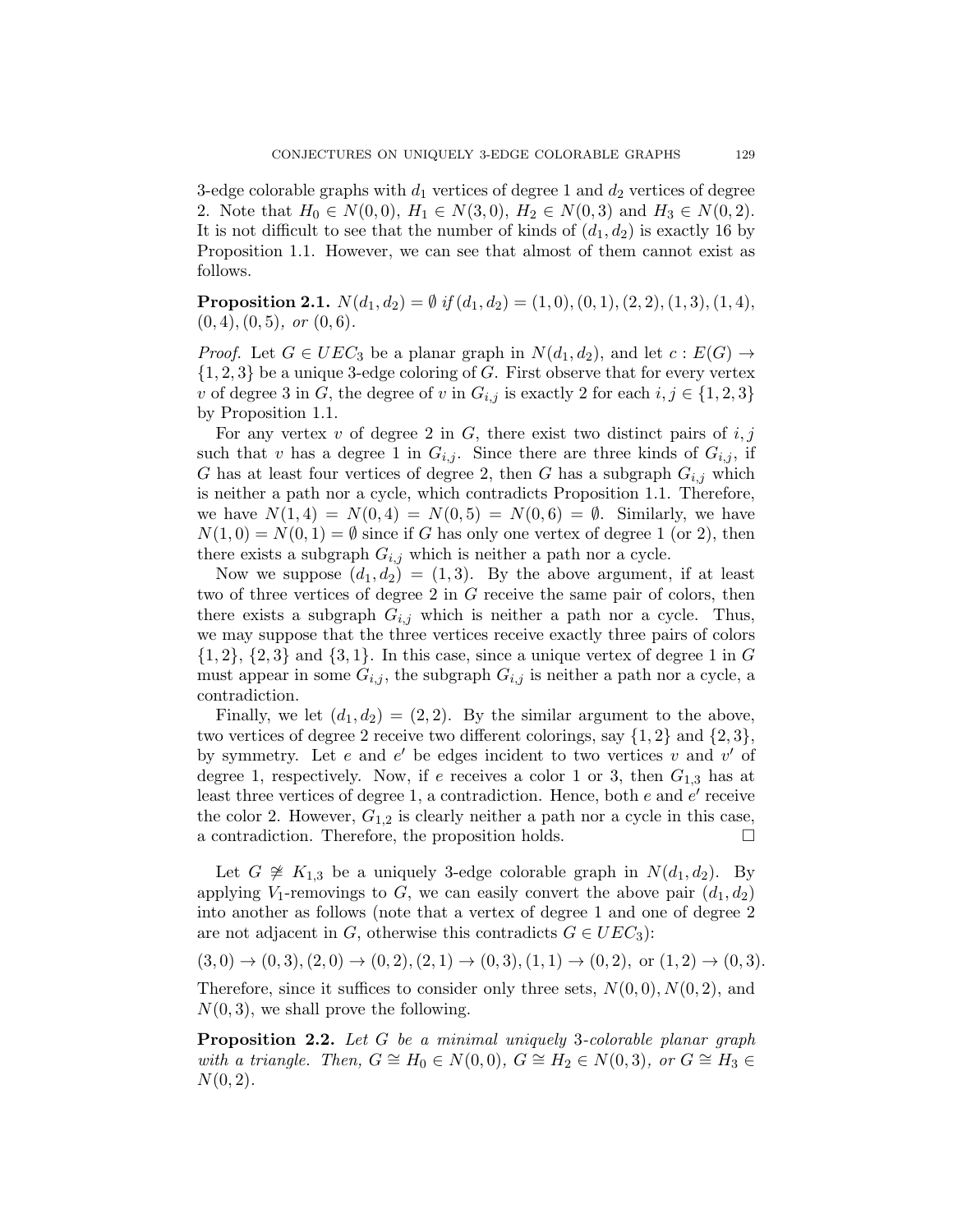*Proof.* If G is in  $N(3, 0), N(2, 0), N(2, 1), N(1, 1)$ , or  $N(1, 2)$ , then we can obtain a graph in  $N(0, 0)$ ,  $N(0, 3)$ , or  $N(0, 2)$  from G by applying  $V_1$ -removings. Note that any  $V_1$ -removing does not decrease the number of triangles. Suppose that G is in  $N(0, 0), N(0, 2)$ , or  $N(0, 3)$ , and let T be a triangle in G with  $V(T) = \{a, b, c\}$ . If at least two of  $V(T)$  have degree exactly 2, then we immediately have  $G \cong H_2$  since otherwise, this contradicts  $G \in UEC_3$ . Then, we consider the following two cases by symmetry.

**Case 1:**  $deg(a) = deg(b) = deg(c) = 3$ .

Let u, v and w be neighbors of a, b and c, respectively, where  $\{u, v, w\} \cap$  ${a, b, c} = \emptyset$ . If u, v and w are distinct, then it is easy to see that we can apply  $\Delta$ -Y to T, contradicts the minimally of G. Moreover, if  $u = v = w$ , then G is clearly isomorphic to  $H_0$ . Thus, we may suppose that  $u = v$  by symmetry. Now suppose that  $deg(u) = 3$  and let  $z \neq a, b$  be a neighbor of  $u (= v)$ . In this case, since the 4-cycle *aubc* is also a cycle in  $G_{i,j}$  for some pair of i, j, we have  $deg(z) = deg(w) = 1$  (otherwise, contradicts that  $G \in UEC_3$  since  $G_{i,j}$  is not connected). However, this is a contradiction since G has no vertex of degree 1. So, we have  $deg(u) = 2$  and also have  $deg(c) = 2$ , that is,  $G \cong H_3$ .

**Case** 2:  $deg(a) = 2$  and  $deg(b) = deg(c) = 3$ .

Let v and w be neighbors of b and c, respectively, where  $\{v, w\} \cap$  ${a, b, c} = \emptyset$ . Similarly to Case 1, since if  $v \neq w$ , then can apply  $\Delta V_2$  to T, we may suppose that  $v = w$ . In this case, if  $deg(v) = 3$ , then  $G_{i,j}$  is not connected for some pair of  $i, j$  similarly to Case 1, a contradiction. Hence, we have deg(v) = 2, that is,  $G \cong H_3$ .

 $\Box$ 

## 3. Proof of Theorem 1.11

In this section, we shall prove Theorem 1.11.

Proof of Theorem 1.11. Let G be a minimal uniquely 3-edge colorable planar graph and suppose that Conjectures 1.5 and 1.9 hold. By way of contradiction, we suppose that  $G \not\cong H_i$  for any  $i \in \{0, 1, 2, 3\}.$ 

By Conjecture 1.9, if  $G$  is cubic, then it is easy to see that we can transform G into  $H_0$  by applying  $\Delta$ -Y (without the truth of Conjecture 1.5). Hence, we may suppose that  $G$  is not cubic, that is,  $G$  is sub-cubic. Moreover, if G has a vertex of degree 1, then we can transform  $G$  into  $G'$  by applying V<sub>1</sub>-removings at most three times, where  $G' \in N(0, 2)$  or  $G' \in N(0, 3)$ . In this case, if a  $V_1$ -removing is not applicable, that is, this operation makes G be not uniquely 3-edge colorable, then  $G \cong H_1$ , a contradiction. Therefore, we may also suppose that G has no vertex of degree 1.

If G has a triangle T, then  $G \cong H_2$  or  $H_3$  by Proposition 2.2. So we may suppose that  $G$  has no triangle. Then we consider the following two cases depending on embeddings of G on the plane.

**Case 1:** There exists an embedding of G on the plane such that all vertices of degree 2 lie on the boundary of a face of G.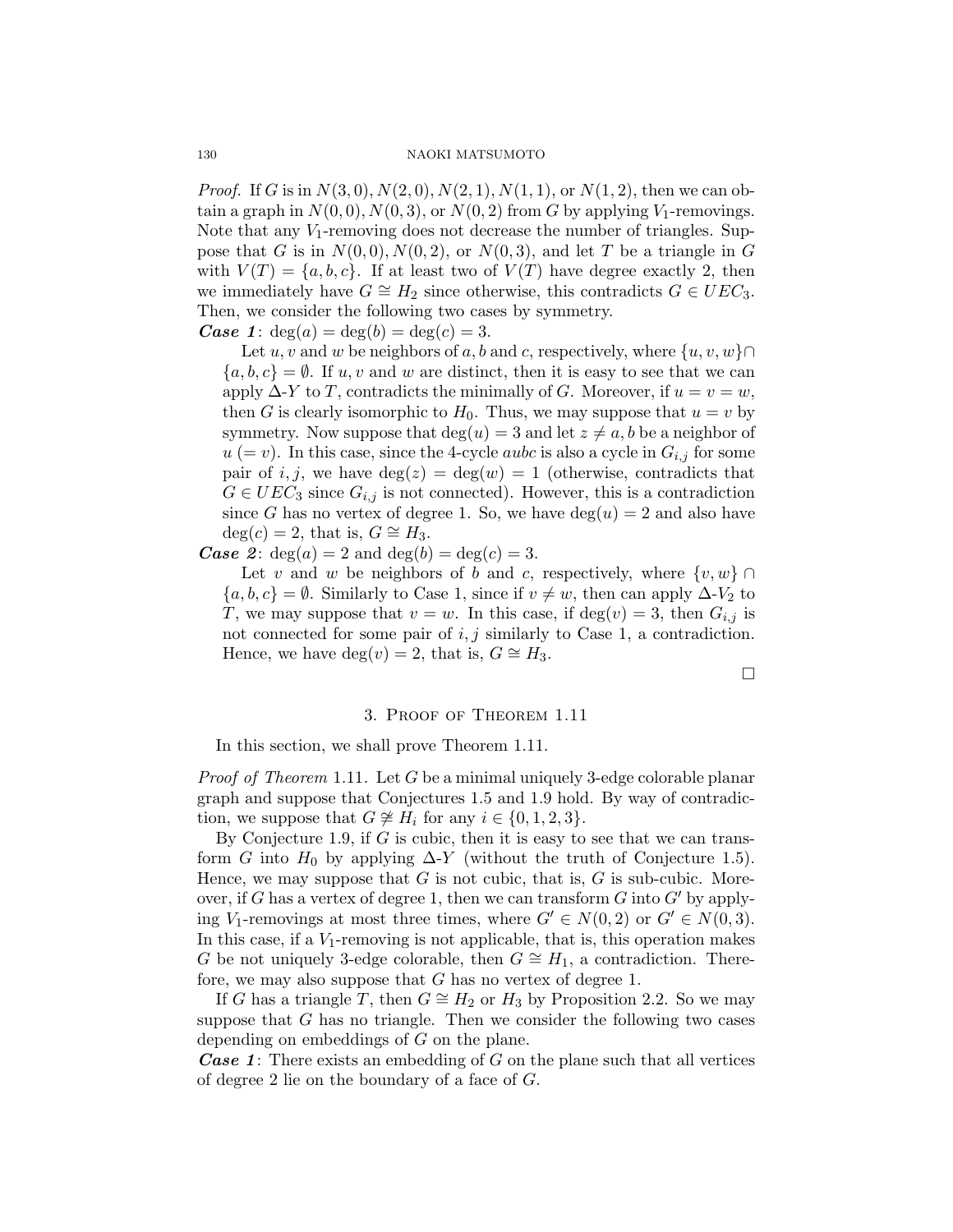We fix the embedding of  $G$  such that all vertices of degree 2 lie on the boundary of a face of G. In this case, if  $G \in N(0,3)$ , then we add a single vertex x and join x and  $a, b, c \in V(G)$ , where  $deg(a) =$  $deg(b) = deg(c) = 2$ , and let G' be the resulting graph. Clearly, G' is cubic and planar, and it is easy to check  $G' \in EUC_3$  (by the proof of Proposition 2.1). Now, if G' has at least two triangles, then b and  $a, c$ are adjacent since G has no triangle, that is,  $N(b) = \{a, c\}$ . However, in this case, it is not difficult to see that  $G \cong H_2$  or G is not uniquely 3-edge colorable, a contradiction. Hence,  $G'$  has at most one triangle, however, this contradicts Conjecture 1.9.

We next suppose  $G \in N(0, 2)$  and fix the embedding of G satisfying the claimed condition. Then we add an edge uv to G, where  $u, v \in V(G)$ and deg(u) = deg(v) = 2 (note that  $uv \notin E(G)$  since otherwise,  $G_{i,j}$  is neither a path nor a cycle for some pair of  $i, j$ , and  $G'$  is the resulting graph. Similarly to the previous case,  $G'$  is a uniquely 3-edge colorable cubic planar graph since two pairs of two edges incident to vertices of degree 2 are colored by the same two colors. If  $G'$  has at least two triangles, then  $N(u) = N(v) = \{y, y'\}$ . However, since the 4-cycle uyvy' is also a cycle in  $G_{i,j}$  for some pair of  $i, j, G$  must be  $H_3$ , a contradiction. By Conjecture 1.9, we complete the proof of the case.

## Case 2: Otherwise.

In this case, similarly to Case 1, we add a single vertex  $x$  (resp., an edge uv) to G if  $G \in N(0,3)$  (resp.,  $G \in N(0,2)$ ) which has been embedded in the plane and join x to a, b, c in G, where  $a, b, c, u, v \in V(G)$  and these vertices are of degree 2, and let  $G'$  be the resulting graph. (Each label is the same as one that is used in the previous case.) By the assumption,  $G'$  is not planar but it is a uniquely 3-edge colorable cubic graph.

Now, by Conjecture 1.5,  $G'$  is obtained from a uniquely 3-edge colorable cubic non-planar graph which has a Petersen minor by applying  $Y-\Delta$  repeatedly. Thus, G' also has a Petersen minor. Then it is well known that  $G' - x$  (or  $G' - uv$ ) has a  $K_{3,3}$ -minor, where  $G' - x$  (resp.,  $G'-uv$  is obtained from G' by removing a vertex x (resp., an edge uv). However, this contradicts the planarity of G by Kuratowski's theorem.

#### $\Box$

#### **REFERENCES**

- 1. S.-M. Belcastro and R. Haas, Triangle-free uniquely 3-edge colorable cubic graphs, arXiv:1508.06934.
- 2. R.C. Entringer, Spanning cycles of nearly cubic graphs, J. Combin. Theory B 29 (1980), 303–309.
- 3. S. Fiorini, On the chromatic index of a graph, III: Uniquely edge colourable graphs, Quart. J. Math. Oxford Ser. 26 (1975), 129–140.
- 4. S. Fiorini and R.J. Wilson, Selected topics in graph theory, ch. Edge colourings of graphs, pp. 103–126, Academic Press, New York, 1978.
- 5. T. Fowler, Unique coloring of planar graphs, Ph.D. thesis, Georgia Institute of Technology Mathematics Department, 1998.